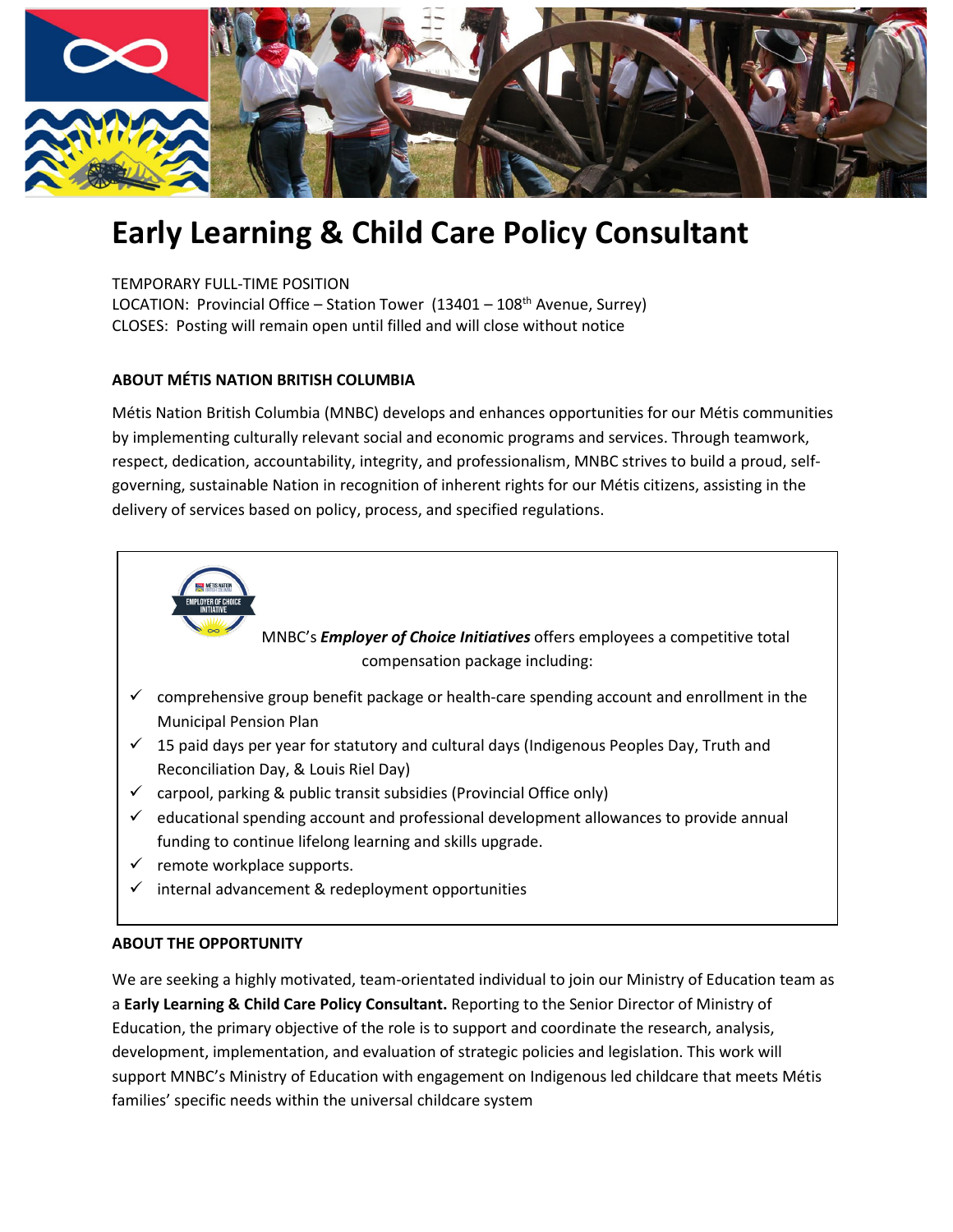### **KEY DUTIES AND RESPONSIBILITIES**

- Monitoring, identifies and analyzes Child Care legislative developments, regulations and government priorities
- Keeps up to date on events, policy decisions, trends, and other issues with implications for the care and early learning of Métis children.
- Conducts research to determine which trends may positively or negatively impact MNBC or our objectives resulting from government priorities, developments and trends
- Prepares briefing and material packages, including recommendations regarding the work of the Ministry, and its Provincial and Federal counterparts
- Researches and compiles up to date studies, data, and statistics relevant to work supporting the Ministry of Education's Child Care Strategy and MNBC's Strategic Plan
- Actively participates as a critical member of the Ministry of Education Team
- Assists in writing draft policies and procedures by assembling and organizing information
- Preparing meeting materials and minutes and follow up on action items arising out of meetings, to ensure timely and accurate completion
- Liaising with internal and external stakeholders, and meet with special-interest groups and individuals, as needed, including educating relevant stakeholders about MNBC's key messages/strategies per MNBC's Strategic Plan

### **THE IDEAL CANDIDATE**

- Degree or diploma in Early Childhood Education, public administration, social sciences, or related field
- Minimum of three (3) years of experience in development of policy, regulation, and/or legislation in the early learning and childcare sector
- Combination of relevant experience, education, and training will be considered.
- Knowledge and/or awareness of the historical and contemporary contributions made by Métis people in B.C.
- Previous experience working in an Indigenous Community, with strong knowledge of Métis culture and history, is considered an asset
- Demonstrated ability to effectively communicate both verbally and in writing
- Proven ability to prioritize tasks, meet deadlines, and work with minimal supervision
- Proven ability to utilize, adapt and embrace new technologies, including Word, Excel and other database/software required by the role

### **OTHER COMMENTS**

- Other duties may be assigned as needed to help ensure the efficient operation of MNBC
- There will be a need to attend meetings and events which may require work and travel outside of the normal business hours